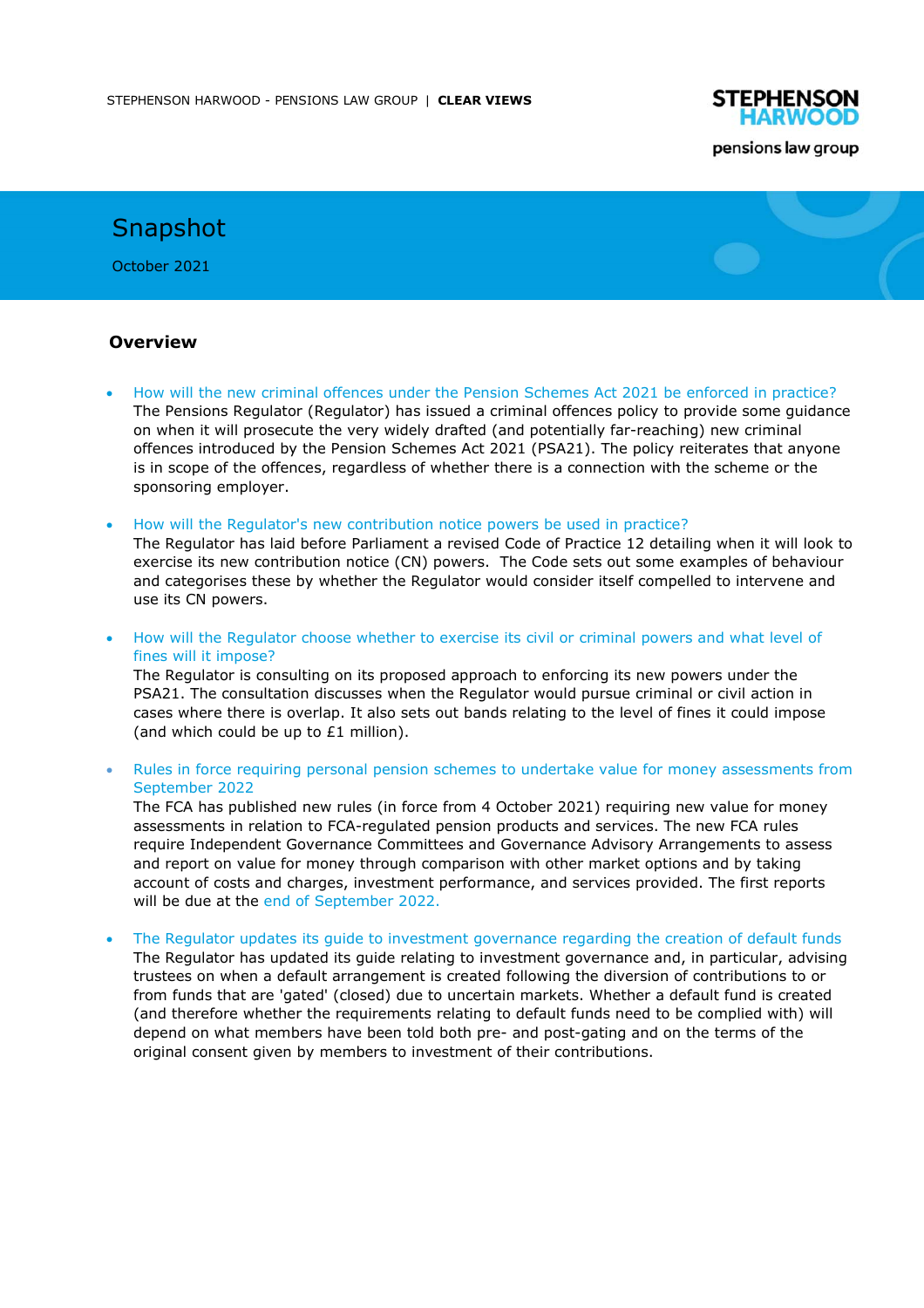

## **How will the new criminal offences under the Pension Schemes Act 2021 be enforced in practice?**

The PSA21 introduced two new criminal offences of the 'avoidance of employer debt' and 'conduct risking accrued scheme benefits'. The very wide drafting of these offences has caused concern in the industry. They are potentially far-reaching and could cover not only sponsors and sponsor groups with defined benefit schemes but also trustees, advisers and lenders. To find out more about the new offences, please see our detailed briefing on the topic here.

Against this background, the Regulator has issued a criminal offences policy to provide guidance on when it will prosecute under the new criminal offences. The Regulator tries to allay fears by explaining that it does not intend to prosecute "*ordinary commercial activities*" but rather "*the most serious examples of intentional or reckless conduct*". Having said that, the examples in the guidance itself may still cause some concern.

The policy confirms that the offences can be committed by any person, regardless of their connection or otherwise with the scheme or its sponsoring employer (although there is a carveout for someone acting within their function as an insolvency practitioner). In addition to anyone who commits an offence, a person can also be convicted if they are a 'secondary offender' i.e. someone who helps or encourages another to commit the primary offence without having a reasonable excuse for acting in the way that they did.

The offences cannot be committed if a person has a 'reasonable excuse' for acting in the way they did. In establishing if a person has a reasonable excuse, the Regulator will look at:

- the extent to which the detriment to the scheme was an incidental consequence of the act or omission;
- the adequacy of any mitigation provided to offset the detrimental impact; and
- where no, or inadequate, mitigation was provided, whether there was a viable alternative which would have avoided or reduced the detrimental impact.

In addition, the Regulator may consider:

- the extent of communication and consultation with the trustees of the scheme before the act took place;
- in the case of a person who owes fiduciary duties to the scheme, whether they complied with those duties when doing the act or carrying out the course of conduct; and
- where a person was acting in a professional capacity, whether they acted in accordance with the applicable professional duties, conduct obligations and ethical standards.

The Regulator also sets out examples of where it would consider prosecuting advisers (including legal advisers, investment managers, actuaries and accountants).

Although the Regulator states that it will not target usual commercial activity, it remains to be seen if the Regulator's view of 'business as usual' corresponds to that of the corporate reality of business dealings.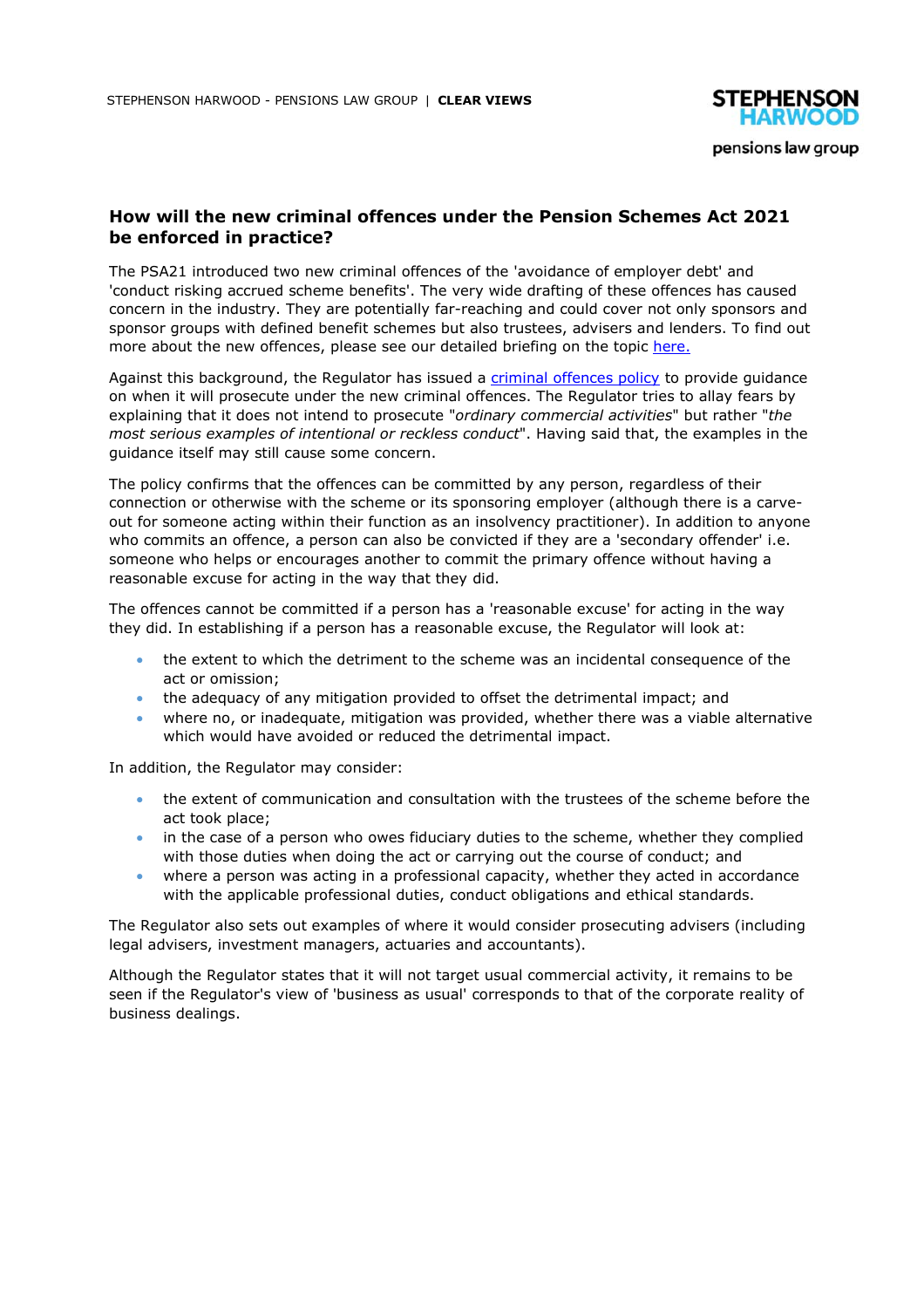

# **How will the Regulator's new contribution notice powers be used in practice?**

The Regulator has laid a revised Code of Practice 12 before Parliament providing detail about when it would look to exercise its new CN powers. The PSA21 introduced two new tests under which the Regulator could impose a CN. For more information on these new powers, please see our detailed briefing here.

The Code sets out some examples of behaviour and categorises these by whether the Regulator would consider itself compelled to intervene and use its CN powers.

The following behaviour would not normally be considered as compelling an intervention:

- trustees arranging to buy out pensioner liabilities with annuities purchased from a regulated insurer chosen through a careful due diligence exercise;
- poor trading by the employer as a consequence of deteriorating market conditions; and
- the employer granting a first charge over some of its assets to renegotiate its borrowings and, as part of that, engaging with the trustees and putting in place appropriate 'mitigation' for the scheme to address any resulting changes in employer covenant.

On the other hand, the following examples are included in the Regulator's list of circumstances where it would consider it reasonable to intervene:

- where sponsor support becomes 'nominal';
- where sponsor support is 'reduced';
- where an 'unnecessary insolvency' is manufactured;
- where significant dividends are paid in the context of an underfunded pension scheme. constituting much larger payments than were paid in the past and greater than the company's net profit generated during the same reporting period;
- where a leveraged acquisition takes place weakening the position of the scheme as creditor; and
- where an unscheduled repayment of an intercompany loan is made by an employer which is facing financial difficulty and has diminishing financial headroom.

The existing version of the Code remains in force until the new Code completes the parliamentary process.

### **How will the Regulator choose whether to exercise its civil or criminal powers and what level of fines will it impose?**

The Regulator has published a consultation on its proposed approach to enforcing its new powers under the PSA21 (Proposed approach to our new powers).

As part of the proposed policy, the Regulator notes that there may be points of overlap where the Regulator can use its regulatory powers as well as impose criminal sanctions (for example CNs and a criminal prosecution). The Regulator acknowledges that criminal sanctions are harsher and this is reflected in the fact that, while the criminal courts require offences to be proven beyond reasonable doubt, the Regulator can use its regulatory and financial penalty powers if it is satisfied on the balance of probabilities.

Where the Regulator does intend to pursue both regulatory and criminal proceedings, it will usually exhaust criminal proceedings before seeking any regulatory remedy. However, it may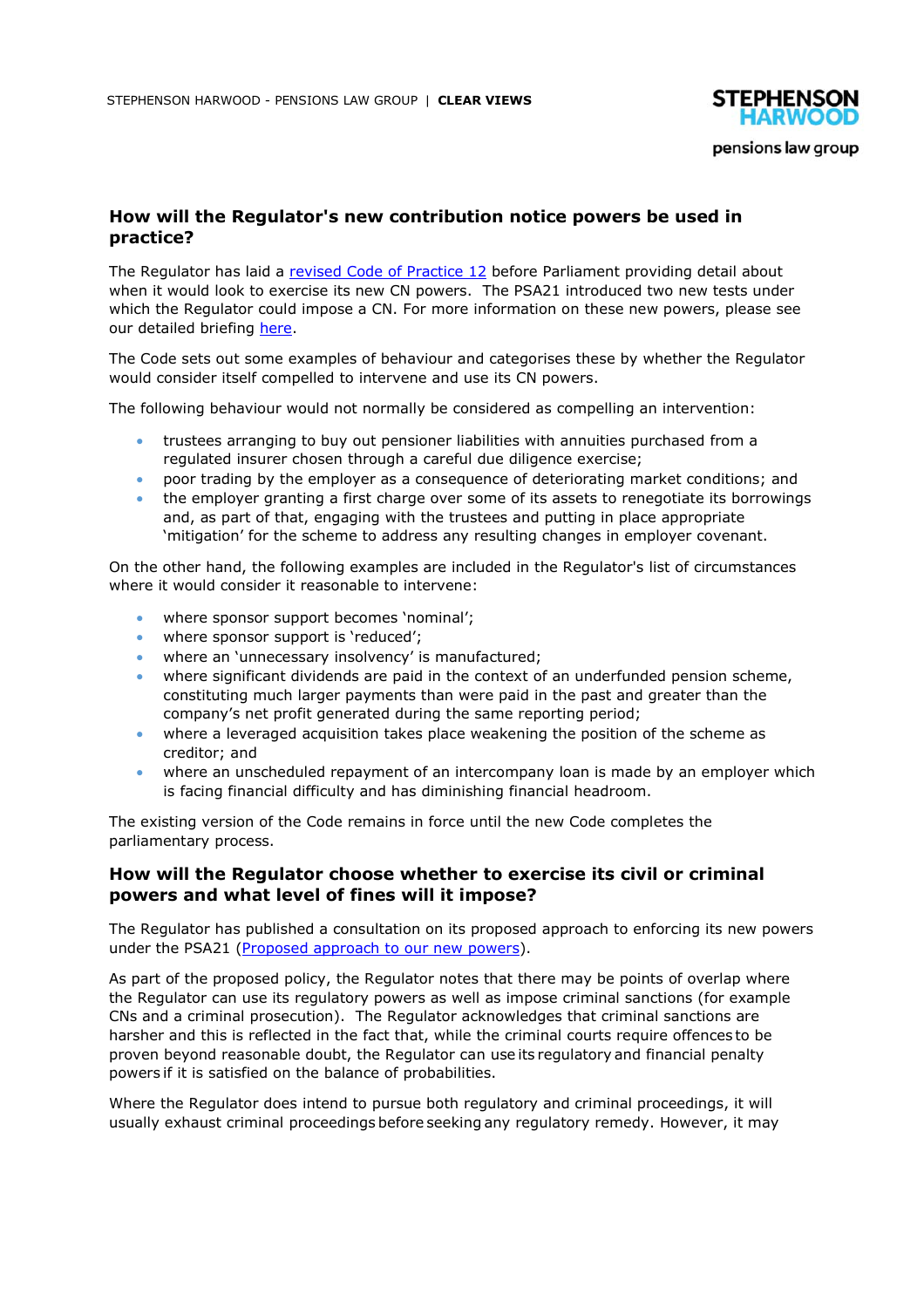

pursue regulatory proceedings for aCN first, or in tandem with criminal proceedings, to address the harm to the scheme and to ensure that time limits for exercise of the CN power are not exceeded. The Regulator also notes that it may pursue criminal prosecution without pursuing a CN..

The policy then goes on to provide specific frameworks for certain of the offences under the PSA21 where a financial penalty not exceeding  $£1$  million can be issued. For some of these offences the Regulator sets out 'bands' where the penalty payable will be referable to the degree of culpability of the actor who committed the offence and the degree of harm suffered by the scheme membership as a result.

Whilst clearly not an exhaustive document, the policy does provide an indication of how the Regulator intends to use its new powers. It remains to be seen how this will all play out in practice.

#### **Value for member requirements in personal pension schemes**

The FCA has published new rules (in force from 4 October 2021) requiring new value for money assessments in relation to FCA-regulated pension products and services. The new FCA rules require Independent Governance Committees and Governance Advisory Arrangements to assess and report on value for money through comparison with other market options and by taking account of costs and charges, investment performance and services provided. The first reports will be due at the end of September 2022.

These rules come alongside the new requirements for trustees of smaller defined contribution occupational pension schemes to carry out a value for money assessment, including a comparison against at least three larger schemes (see our September snapshot for more details).

We expect further developments in this area in due course. In the FCA policy statement accompanying the new rules, the FCA stated that it considers more work is required to improve the comparability of value for money across the market. A separate joint discussion paper by the Regulator and the FCA asks for input on standardised metrics and benchmarks for measuring value for money and is open for submissions until 10 December 2021.

#### **The Regulator updates its guide to investment governance**

The Regulator has updated the fourth of its six guides which supports trustee boards in meeting the standards set out in Code of Practice 13 (Governance and administration of occupational trust based schemes providing money purchase benefits), aka the "**DC Code**". Guide 4 relates to investment governance.

Appendix 1 of Guide 4 deals with the treatment of "default arrangements" under the legislation. Default arrangements are ones into which members' contributions are invested but where members do not choose their own investments (and schemes which are used for automatic enrolment must have at least one default arrangement). Issues have arisen in the past where members' investments have been "mapped" to new investments and, as a result, members have ended up investing in a fund which they have taken no active choice to invest in. The lack of member choice can result in the creation of a default arrangement.

The new section of Guide 4 aims to put more flesh on the bones where certain funds with more illiquid assets (such as those invested in property) temporarily close due to uncertainty in the